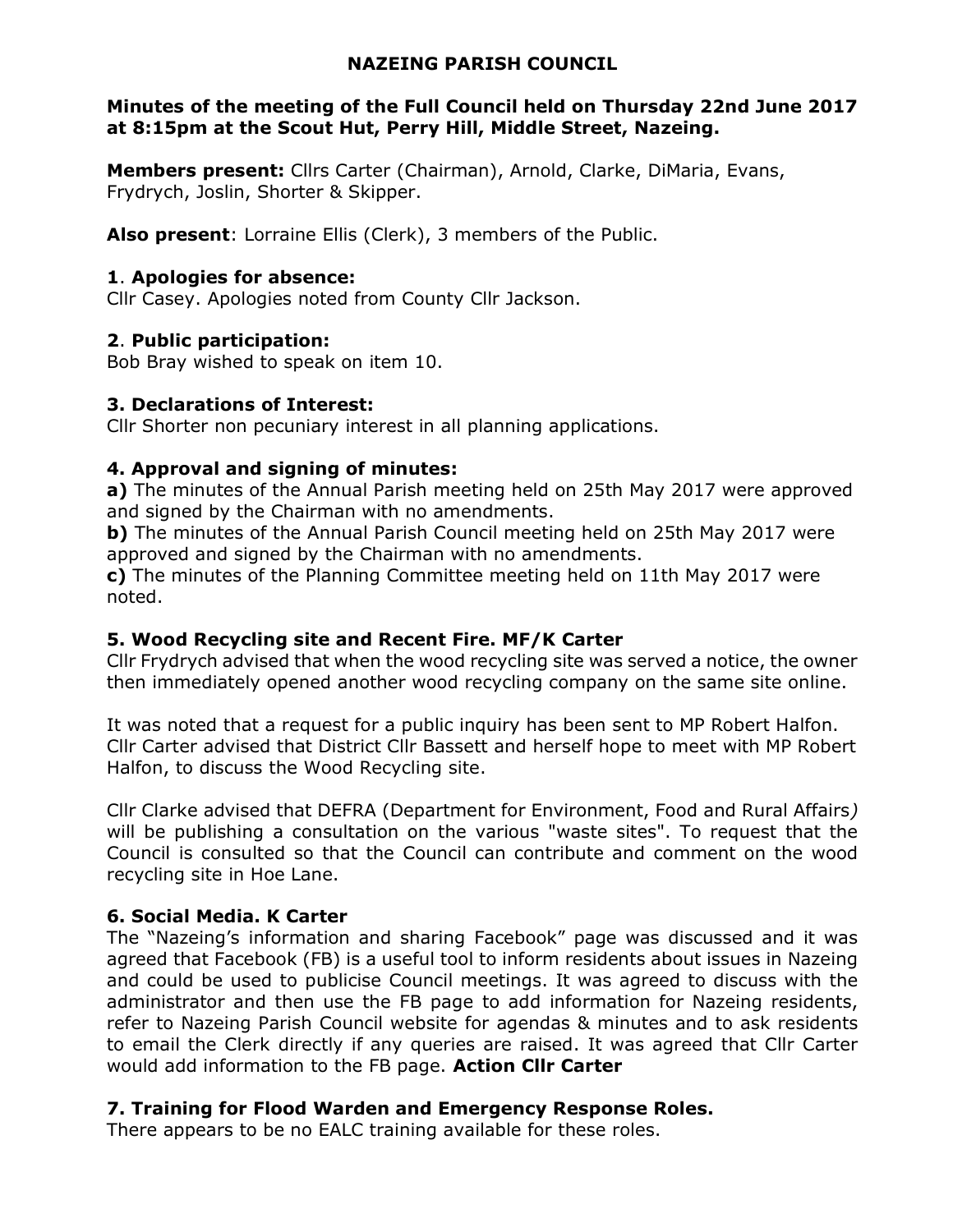Cllr Skipper suggested a meeting to discuss ideas of what could happen & how the Council would deal with it. It was proposed and agreed to have a working party. Cllr Skipper agreed to organise a meeting with the working party. Resident Stuart Gray advised that he is happy to be part of this working party. Action Cllr Skipper.

Cllr Skipper advised that she would like to serve on the Flood warden and Emergency Response role along with Cllrs DiMaria and Gross.

#### 8. Amenity Matters:

a) To note that Park Patrols are due to start on 26/6/17 for 1 hour per week until 24/9/17 at Elizabeth Close Play Area.

b) Elizabeth Close Play Area. Play Area was re-opened on 30/05/17.

c) Triangle at Betts Lane – Nicola Ceconi (Countrycare) has proposed that the hedge by the entrance gate would benefit from laying and would like to do this over the winter. This proposal was agreed.

d) Advertising by vehicles parked at Nazeing Parade. Cllr Frydrych contacted the licensing authority, as taxis can't advertise in that manner. The car has now been moved. Cllr Frydrych will investigate introducing parking restrictions at the parade. Action Cllr Frydrych.

#### 9. Financial Matters:

a) It was resolved to authorise:

i) payments totalling £13,025.23

ii) transfer of £5,000 between bank accounts.

It was noted Cllrs Arnold & Carter will set up & approve direct credits this month.

# Action Cllrs Arnold & Carter.

b) The Financial summary for June 2017 was approved and signed by the Chairman with no amendments.

c) It was resolved to the transfer of funds from general reserves into the Community Hall Fund EMR (Ear Marked Reserve) and Play Areas EMR of £40,000 and £10,000 respectively.

d) The purchase of a microphone for use at Council meetings was discussed and it was agreed one would not be purchased currently. It was noted that there could be advantages, to help people hear when there are a large number of attendees and it could be useful to maintain order. A sound system could be included in the new hall design.

# 10. Leisure Centre. MF/Bob Bray

The two options for the first draft for new layout at Bumbles Green were discussed and Cllr Joslin proposed that the single storey layout is used. Cllr Frydrych seconded the proposal. All Cllrs voted in favour of the proposal.

It was agreed to ask Portakabin to produce a 3D auto CAD drawing, as per the first draft / design (& cc Cllr Shorter).

It was also agreed to ask Leisure Centre group users (PHAB, Light & Life, and Slimming World) for their feedback. It was noted that Nazeing Youth Football Club are supportive of the plan.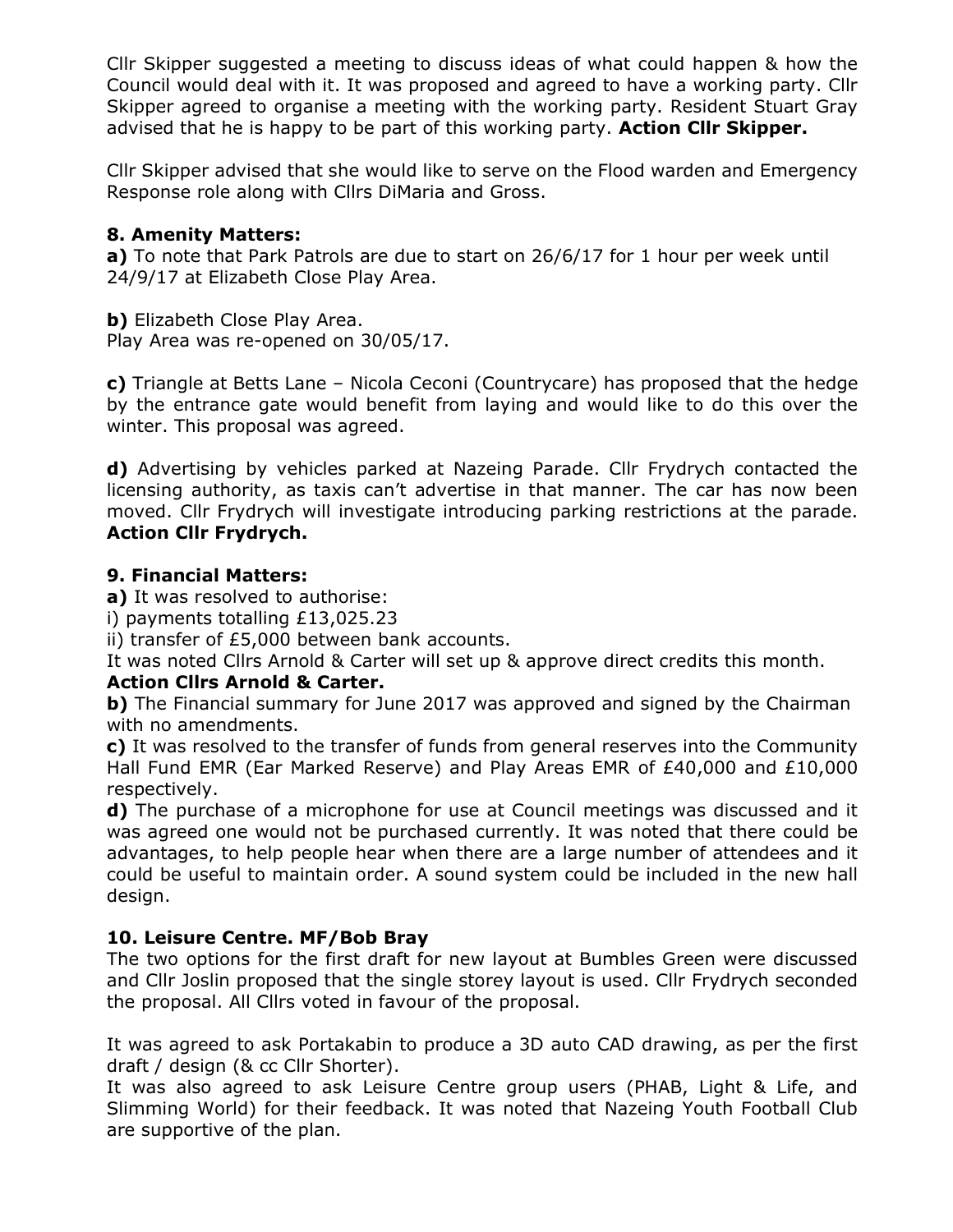It was agreed to ask other Councils how they managed public consultation.

#### 11. Grant requests.

a) It was resolved that the Council would give the Nazeingberries Association a grant of £150 {Local Government Act 1972 s.137}.

b) It was resolved that the Council would give the Nazeing branches of RAFA & Royal British Legion a grant of £50 & £100 respectively {Local Government Act 1972 s.137}.

#### 12. Annual Inspection Report of Play Areas:

The contents of the 2017 Annual inspection Reports received from RoSPA Play Safety were noted. It was agreed to follow the recommendations in the report.

#### 13. Clerks Report.

Report circulated before the meeting. No questions raised.

#### 14. Reports from Councillors who have attended other meetings.

a) Cllr Carter attended the Area Planning Sub-Committee West Meeting on 21/06/17 and spoke in support of application EPF/1493/16 Broxlea Nursery. EFDC refused permission.

#### 15. Communications.

It was noted no relevant communications received since the last meeting but to refer to website for some general information that has been received.

# **16. Planning Applications: DJ.** The following applications were considered:<br>(a) Application No: EPF/1525/17 **CHECT** Officer: Graham Courtney

(a) Application No:  $EPF/1525/17$ Applicant Name: Mrs Senzeni Murau Location: Sylvan Lodge, Middle Street, Nazeing, Waltham Abbey, EN9 2LQ

Proposal: Rear Orangery.

Resolved – no objection.

(b) Application No: EPF/1535/17 Officer: Steve Andrews Applicant Name: Mr & Mrs A Longley Location: 3 Betts Lane, Nazeing, WALTHAM ABBEY, EN9 2DA

Proposal: Part single storey, part two storey front and side extension to include erection of side canopy at single storey level (ii) pitched roof over flat roof to front and (iii) alterations to existing openings.

#### Resolved – no objection.

(c) Application No: EPF/1538/17 Officer: Sukhvinder Dhadwar Applicant Name: Mr A Michaels Location: 175 Old Nazeing Road, Nazeing, WALTHAM ABBEY, EN10 6QT

Proposal: Proposed detached dwelling.

Resolved – object to the application as there is concern

- i) adequate car parking facilities have not been provided for the new 4 bed no dwelling,
- ii) access onto Old Nazeing Road may be unsafe, if cars reverse onto this road {due to i) above}, which is on a bend and
- iii) the proposed development is contrary to Policies DBE1 and DBE2.

These are provided for information only, EFDC do not normally accept comments on these applications. (d) Application No: EPF/1498/17 DRC Officer: James Rogers

Applicant Name: Mr & Mrs Duncan Jamison Location: Nazeingbury, Nazeing Road, Nazeing, Essex, EN9 2JN